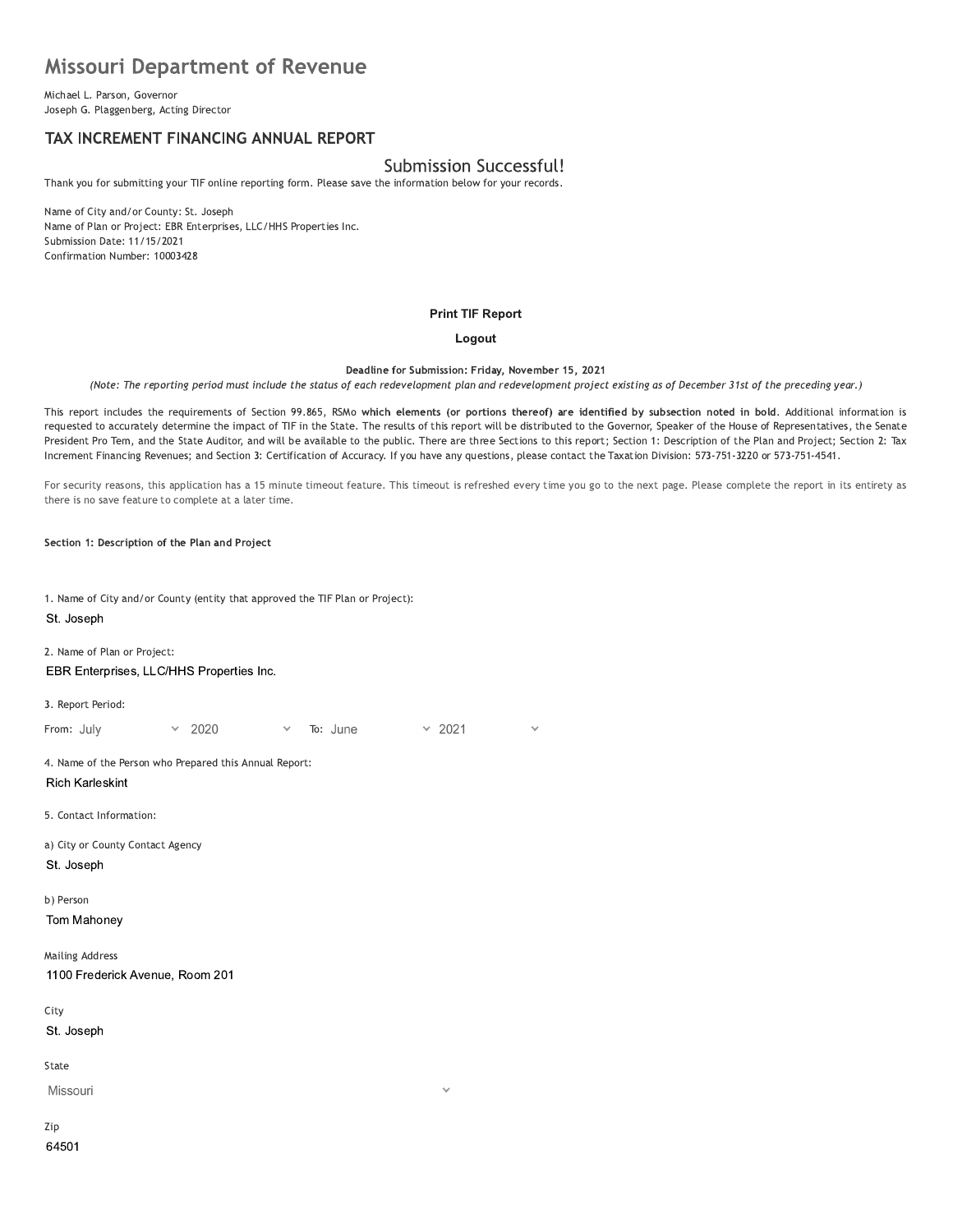| Phone        |  |
|--------------|--|
| 816-271-5526 |  |

rax 816-271-4697

E-mail Address

816-271-5526<br>
Fax<br>
816-271-4697<br>
E-mail Address<br>
tmahoney@stjoemo.org<br>
c) Private Sector Developer<br>
EBR Enterprises, LLC / Mosaic Life Care P<br>
d) Person<br>
Rvan Rush c) Private Sector Developer EBR Enterprises, LLC / Mosaic Life Care Properties

a) Person Ryan Rush

rnone 816-271-6816

| 816-271-6816                                               |              |      |
|------------------------------------------------------------|--------------|------|
| Fax                                                        |              |      |
|                                                            |              |      |
| E-mail Address                                             |              |      |
| ryan.rush@mymlc.com                                        |              |      |
| 6. Original Date Plan/Project Approved:                    |              |      |
| January                                                    | $\checkmark$ | 2006 |
| 7. Ordinance Number (if available):                        |              |      |
| 6739                                                       |              |      |
| 8. Most Recent Plan Amendment Date (if any): [99.865.1(9)] |              |      |
| March                                                      | $\checkmark$ | 2007 |
| 9. Ordinance Number (if available):                        |              |      |
| 7045                                                       |              |      |
| 10. State House District:                                  |              |      |
| 27                                                         |              |      |
| 11. State Senate District:                                 |              |      |
| 34                                                         |              |      |
| 12. School District:                                       |              |      |
|                                                            |              |      |

294

13. General Location of Area or Project Area (if available, please e-mail a copy of Redevelopment Area Boundary Map from Plan to TIFreporting@dor.mo.gov:[99.865.1(10)] 12. School District:<br>
294<br>
13. General Location of Area or Project Area (if available, please e-mail a copy of Redeve<br>
13.2 acres of land at the intersection of Blackwell Road and the Belt Highway<br>
14. Brief Description of

14. Brief Description of Plan/Project: [99.865.1(10)]

13.2 acres of land at the intersection of Blackwell Road and the Belt Highway<br>
14. Brief Description of Plan/Project: [99.865.1(10)]<br>
This plan provides for the redevelopment of the area consisting of 13.2 acres at the int 14. Brief Description of Plan/Project: [99.865.1(10)]<br>This plan provides for the redevelopment of the area consisting of 13.2 acres at the intersection of Blackwell<br>Road and the Belt Highway. It consists of three project a 14. Brief Description of Plan/Project: [99.865.1(10)]<br>This plan provides for the redevelopment of the area consisting of 13.2 acres at the intersection of Blackwe<br>Road and the Belt Highway. It consists of three project cre 14. Brief Description of Plan/Project: [99.865.1(10)]<br>This plan provides for the redevelopment of the area consisting of 13.2 acres at the intersection<br>Road and the Belt Highway. It consists of three project areas, consist

15. Plan/Project Status (checkmark one which best describes status):

 $\bigcirc$ Starting-Up

OSeeking Developer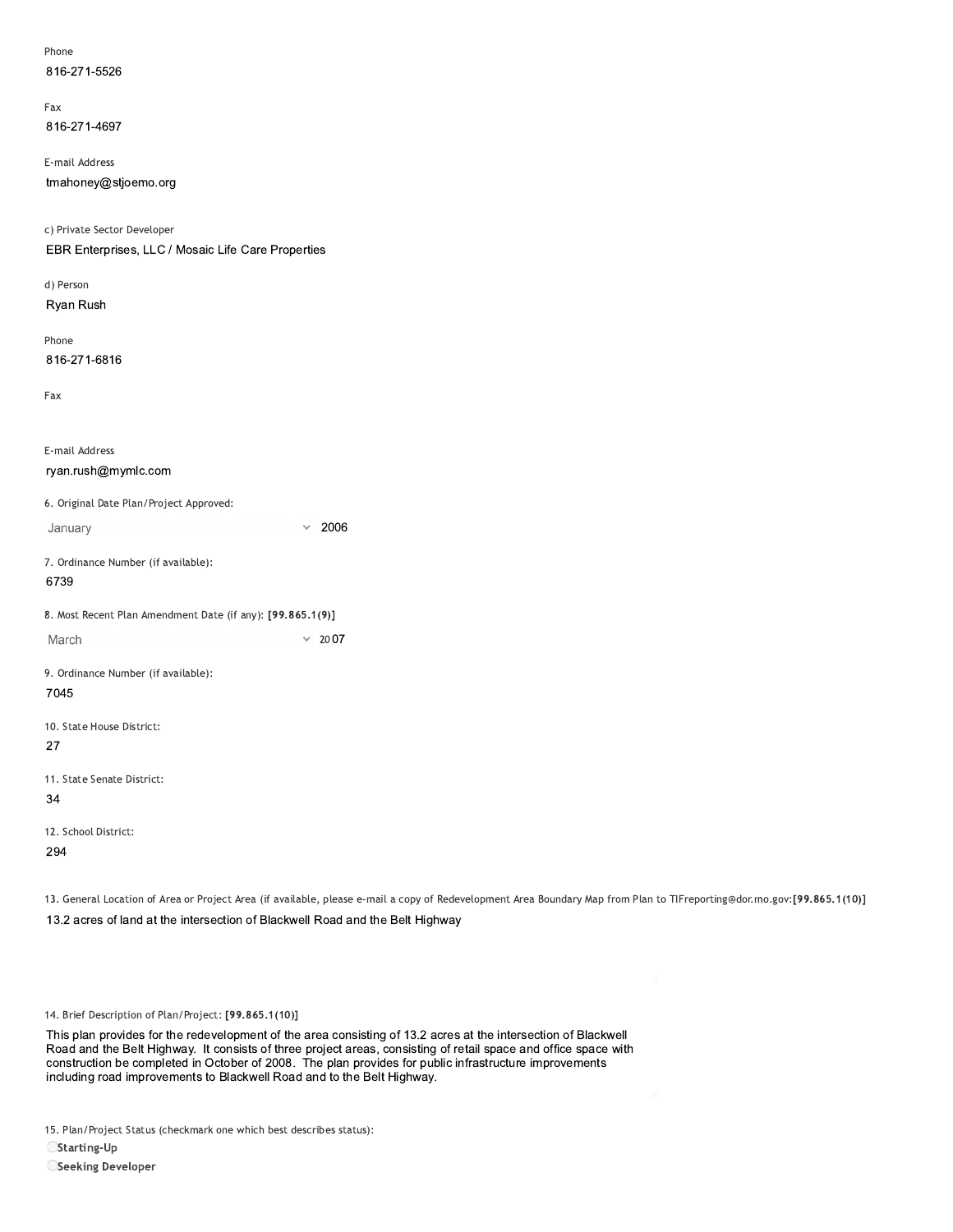**OUnder Construction OFully-Operational Olnactive ODistrict Dissolved** If clarification is needed on Plan/Project Status:

Optional...

16. Area Type (checkmark all applicable):

 $\vee$  Blight

Conservation

Economic Development

17. How was the "but-for" determination made? (checkmark all applicable):

Project had unusual/extraordinary costs that made the project financially unfeasible in the market place.

Project required significant public infrastructure investment to remedy existing inadequate conditions.

<sup>2</sup> Project required significant public infrastructure investment to construct adequate capacity to support the project.

Project required parcel assembly and/or relocation costs.

If clarification is needed on "but-for" determination:

Optional...

18. Major Development Obstacles to be Overcome:

Defective or inadequate street layout- on-site access roads/driveways create difficult driving conditions. Unsanitary or unsafe conditions. Deterioration of site improvements. Improper subdivision or obsolete platting. Existence of conditions which endanger life or property by fire or other causes. Economic or social liability. Menace to the public health, safety, morals or welfare drainage problems.

19. Briefly Describe the Project's Public Benefits: [99.865.1(10)]

To remove cure the blighting conditions in the Redevelopment Area. To direct community efforts toward expanding employment opportunities for citizens. To provide commercial uses in a location which provides convenient access for customers in an attractive, safe and sanitary environment. To provide for access to and traffic flow in Redevelopment Area.

20. Briefly Describe Agreements with the Developer: [99.865.1(9)]

 $N/A$ 

21. Brief Description of Any Agreements with the Affected Taxing Districts: [99.865.1(9)] City reimbursed \$1,000,000 (CIP Fund) in FY19 per SO9623 for CIP infrastructure projects (fire station improvements).

22. Number of Relocated Residences During This Report Period:

 $\mathbf 0$ 

23. Number of Relocated Businesses During This Report Period:

 $\mathbf 0$ 

24. Number of Parcels Acquired Through Use of Eminent Domain Power in This Report Period: [99.865.1(12)]

 $\mathbf 0$ 

25. Identify any Businesses that have Relocated to the Redevelopment Area During This Report Period: (Completion of this section satisfies requirements of 99.810.2 'New Business Report', otherwise due by the last day of February).

> Name: Address: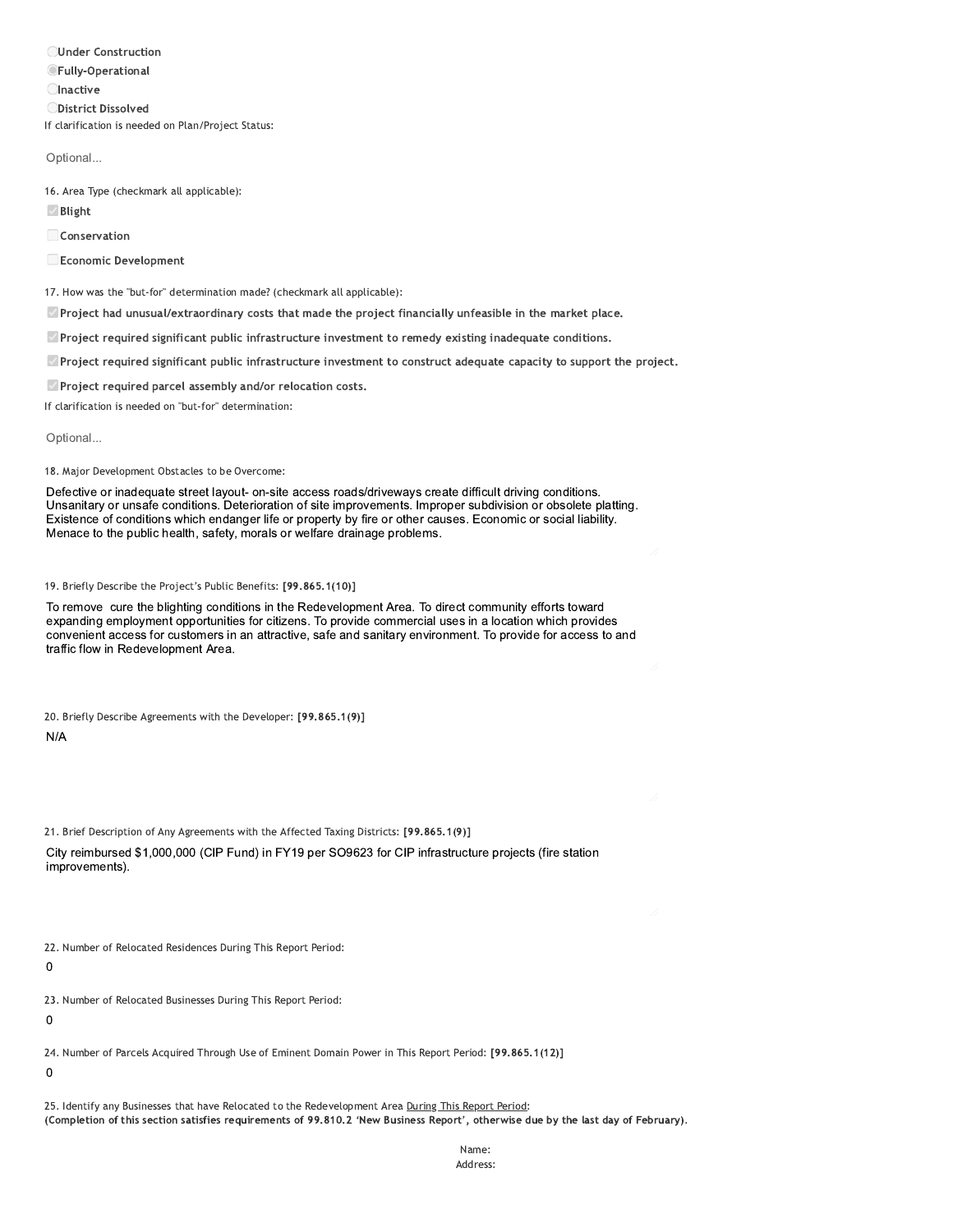#### Phone Number: Primary Business Line: Relocated From What City/County?

26. Estimate of New Jobs: Projected: 203

Actual to date: 364

27. Estimate of Retained Jobs: Projected: 0

Actual to date: 0

Section 2: Tax Increment Financing Revenues

TIF Revenue Deposits to the Special Allocation Fund as of the Report Date:

a) Payments in Lieu of Taxes (PILOTs): [99.865.1(6)]

Total received since inception: \$2,621,229.71

Amount on hand (as of report date):

 $\sqrt{5}$  O

b) Economic Activity Taxes (EATs): [99.865.1(8)]

Total received since inception: \$2,089,782.16

Amount on hand (as of report date):  $50$ 

Total Revenue on hand in the Special Allocation Fund as of Report Date: [99.865.1(1)] \$10,240.33

29. Expenditures for Total Project Costs Funded by TIF: [99.865.1(2)]

a) Public Infrastructure (streets, utilities, etc)

Total Since Inception: \$2,049,740.98

Report Period Only:

 $\sqrt{5}$  O

b) Site Development (grading, dirt moving, etc.)

Total Since Inception:

<sup>\$1,593,048.04</sup>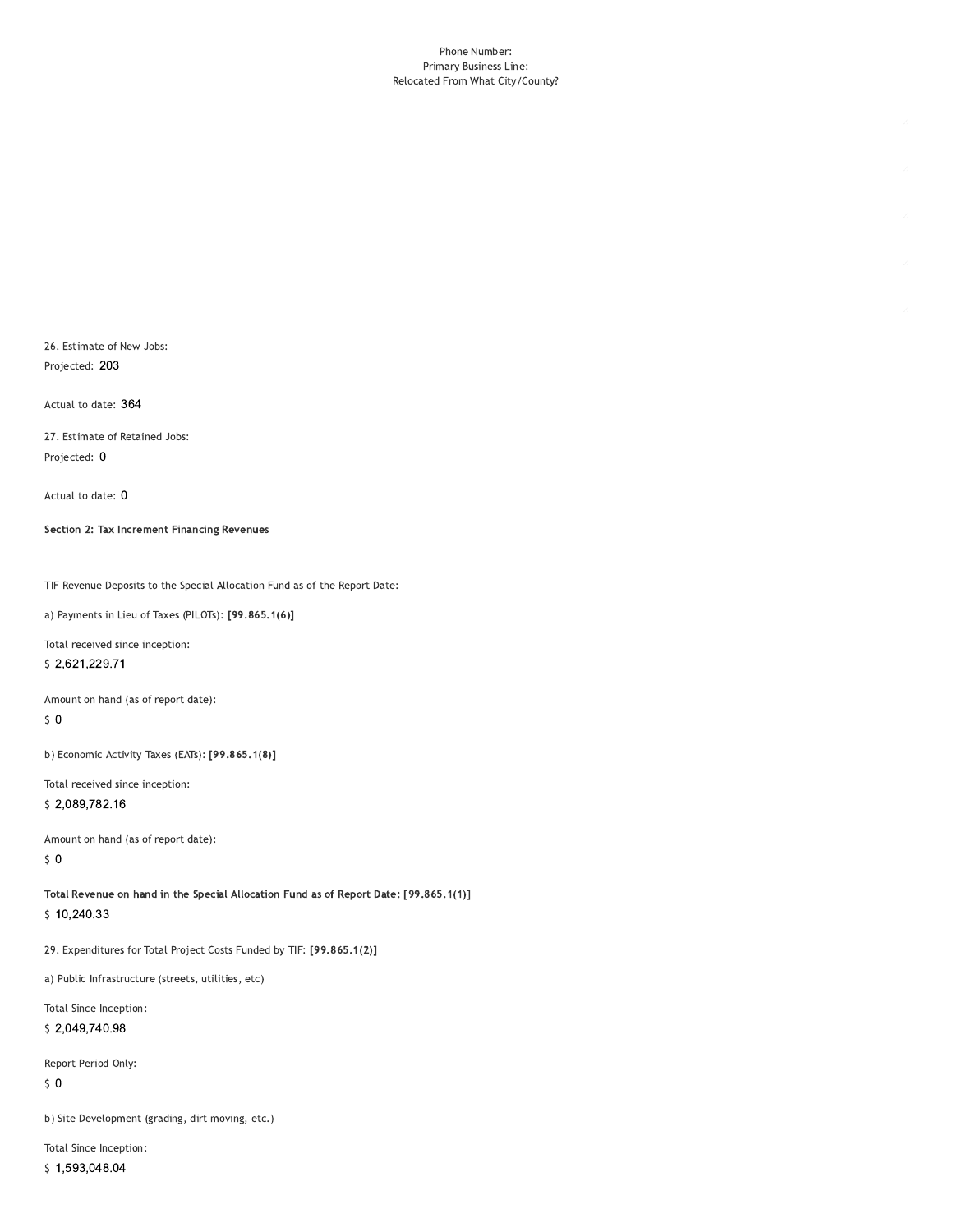Report Period Only:

 $\zeta$  0

c) Rehab of Existing Buildings [99.865.1(11)]

Total Since Inception:

 $\sqrt{5}$  O

Report Period Only:

 $50$ 

d) Acquisition of Land or Buildings [99.865.1(11)]

Total Since Inception:

 $50$ 

Report Period Only:

 $\sqrt{5}$  O

e) Other (specify): Project Implementation

Total Since Inception:

\$265,954.40

Report Period Only:  $\zeta$  0

f) Other (specify): Soft Costs

Total Since Inception: \$601,601.47

Report Period Only:

 $\sqrt{5}$  O

Amount Paid on Debt Service: [99.865.1(3)]

g) Payments of Principal and Interest on Outstanding Bonded Debt:

Since Inception:

 $50$ 

This Reporting Period:

 $\sqrt{5}$  O

h) Reimbursement to Developer for Eligible Costs:

Since Inception: \$2,915,517.02

This Reporting Period: \$266,929.11

i) Reimbursement to Municipality (or other Public Entity) for Eligible Costs:

Since Inception: \$1,789,431.21

This Reporting Period:

 $$11,238.23$ 

30. Anticipated TIF Reimbursable Costs (Only include hard costs; do not include interest or bond issuance costs.):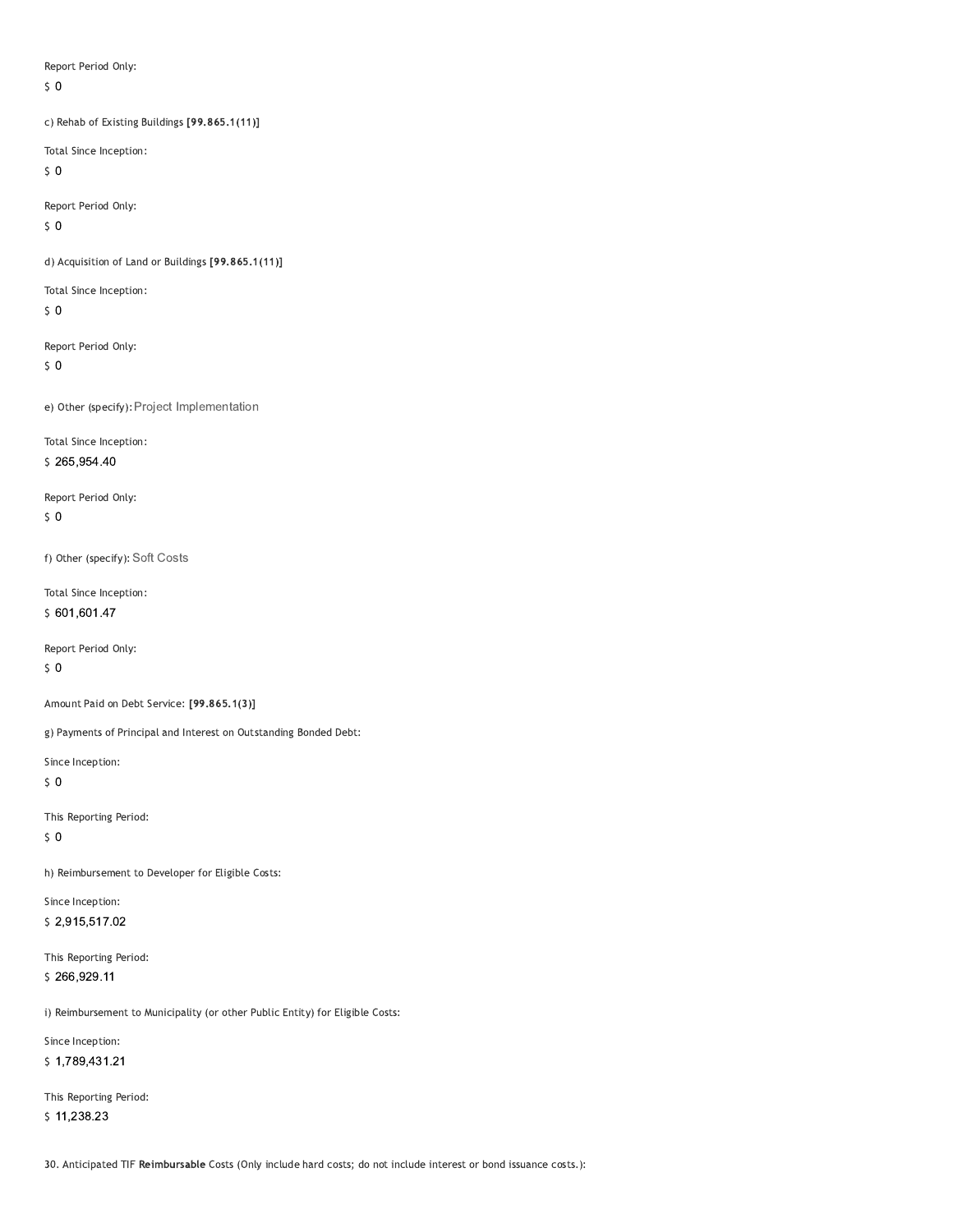a) Public Infrastructure and Site Development Costs (utility extensions, road improvements, stormwater, demolition, grading, etc.):

## \$3,656,539

b) Property Acquisition and Relocation Costs:

# $50$

c) Project Implementation Costs (including professional fees):

# \$265,954

d) Other (specify, as applicable): City Infrastructure

# \$1,000,000

e) Other (specify): Soft Costs

# \$607,127

f) Other (specify): Optional...

 $\mathsf{S}$  0

# Total Anticipated TIF Reimbursable Project Costs:

# \$5,529,620

31. Anticipated Total Project Costs:

# \$31,633,074

(Please e-mail a copy of the budgets from the Redevelopment Plan for Anticipated Total Project Costs and Anticipated Reimbursable TIF Costs if any revisions occurring since previous filing to TIFreporting@dor.mo.gov.)

#### 32. TIF Financing Method (checkmark all applicable):

Pay-as-you-go

General Obligation Bonds

TIF Notes

 $\Box$  Loan

- TIF Bond
- Industrial Revenue Bond
- Other Bond

 $\Box$  Other

# Maturity of TIF Obligations (term of the TIF payout)

33. Original Estimate (# of years to retirement):

# 23

34. Current Anticipated Estimate (# of years to retirement):

# $\overline{8}$

# **Estimated Increase in Tax Generation**

35. Original Assessed Value of the Redevelopment Project: [99.865.1(4)]

# \$386,870

36. Assessed Valuation Added to the Redevelopment Project (as of the end of the reporting period): [99.865.1(5)]

## \$2,470,830

37. Anticipated Assessed Value at Time of District Termination:

# \$6,214,456.49

38. Total Amount of Base Year EATs: [99.865.1(7)]

# $50$

39. Total Amount of Base Year PILOTs:

# $$8,943.83$

40. Total Annual EATs Anticipated at Time of District Termination:

# \$429,237.39